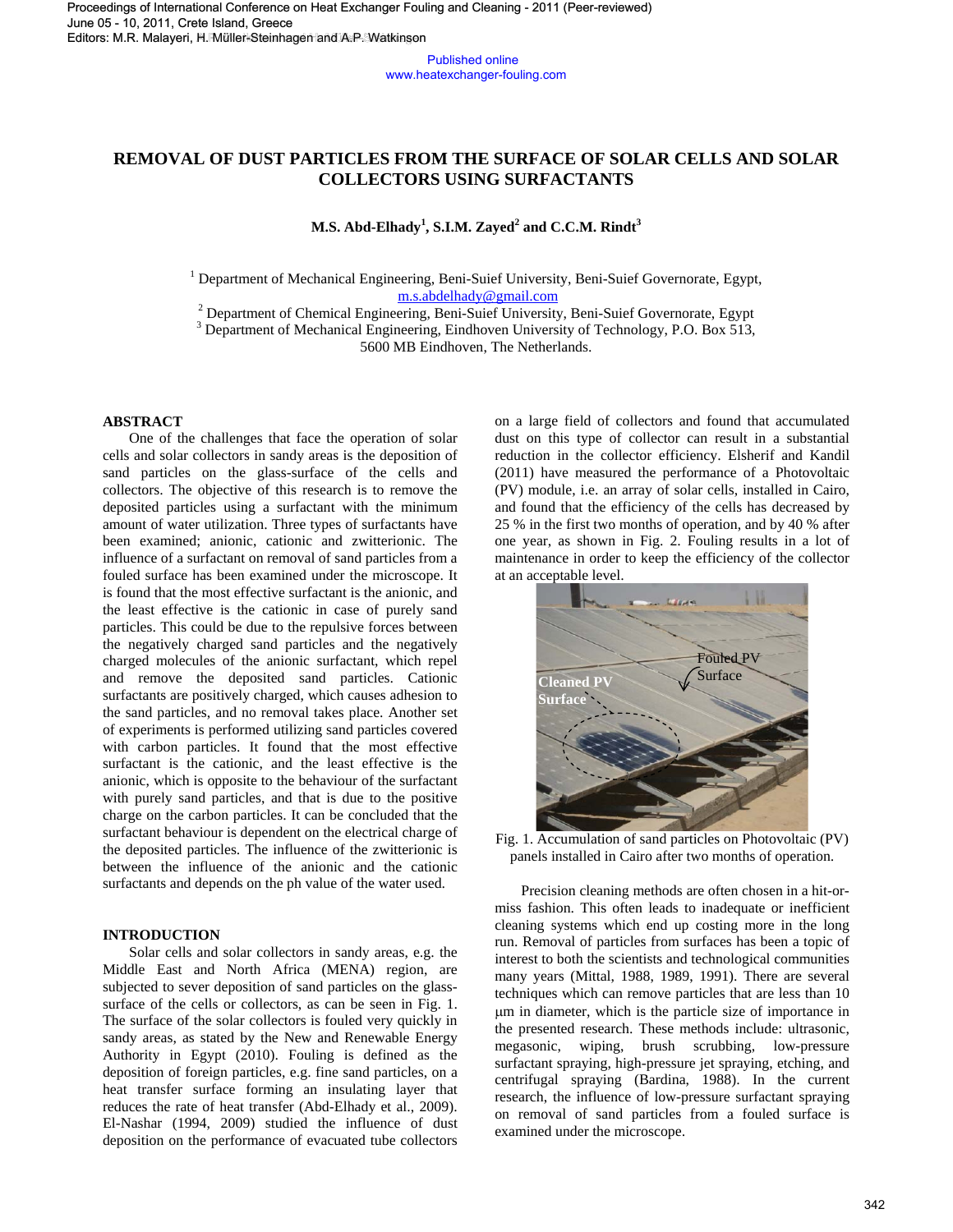

Fig. 2. Power output from a photovoltaic module installed in Cairo after two months and after one year of operation. The dashed line is the clean condition operation. Adapted from Elsherif and Kandil (2011).

The main component of the adhesion force that holds the particles together are the van der Waals force, the electrical double layer force, the electrostatic image force, and the capillary force (Bhattacharya and Mittal, 1978). The van der Waals force is the attraction any molecule has for another molecule or atom (Corn, 1961; Bowling, 1988). Electrical double layer forces are caused by electrostatic contact potentials due to differences in local energy states and electron work functions between two materials, and electrostatic image forces are caused by bulk excess charges present on the surface which produce a columbic attraction (Allen Bowling, 1985). The last component, capillary forces, exists in the presence of humidity. When a cleaning surfactant is used, only the van der Waals force needs to be taken into account. The best surfactant will quickly dissipate charges so that the static forces are overcome. When the solvent moves over the surface and the gas/solid interface disappears, the capillary force will also disappear (Stowers and Patton, 1979). The success of low-pressure surfactant spraying depends on the effectiveness of the detergent that is sprayed. The pressure of the jet itself is not nearly enough by itself to remove particles. Therefore the compatibility of the detergent with the contaminant and the surface is crucial.

Surfactants are made up of two parts: a head group and a chain (Rosen, 2010), as illustrated in Fig. 3. The hydrocarbon chain has a very weak interaction with water. It is classified as hydrophobic because of the strong interactions between water molecules due to hydrogen bonding and dispersion forces squeeze the hydrocarbon out of the water (Tadros, 1984). The head group is hydrophilic because it is solvated by interacting strongly with water through ion-dipole or dipole-dipole interactions. Whether a detergent is anionic, cationic or zwitterionic depend on the charge of its head group (Workman, 2000). The head of the anionic surfactant is negatively charged, while the head of a cationic surfactant is positively charged, as shown in Fig. 3. Zwitterionic contains a head with two oppositely charged groups. Zwitterionic surfactants are very mild, they can be anionic (negatively charged), cationic (positively charged) or non-ionic (no charge) in solution, depending on the acidity or pH of the water.

El-Nashar (2009) has demonstrated the effect of the frequency of water cleaning, i.e. daily, weekly and monthly for one whole year, on the water production of a solar desalination plant using evacuated tube collectors. The desalination plant is located near the city of Abu Dhabi in the UAE, and the evacuated tubes are cleaned by spraying water. It is found that the plant consumes about 4 % of the water produced for daily cleaning, in order to maintain the collector efficiency, which is a substantial amount of water. The objective of this research is to remove the deposited sand particles using a surfactant with the minimum amount of water utilization. Three types of surfactants, obtained from Alfa Aesar, have been examined; anionic (Sodium dodecyl Sulphate), cationic (Cetylpyridinium Bromide) and zwitterionic (Tween-80). The influence of a surfactant on cleaning a fouled surface from the deposited sand particles has been examined under the microscope, and each experiment has been repeated more than 4 times to make sure of the consistency of the presented results. Abd-Elhady of al. / Removal of Dust Particles (2007) has demonstrated the state of dust Particles and the state of the state of the state of the state of the state of the state of the state of the state of the state of th



Fig. 3. Surfactant classification according to the composition of their head: (a) anionic (negatively charged), (b) cationic (positively charged) and (c) zweitterionic (two oppositely charged groups).

### **EXPERIMENTAL WORK AND EXPERIMENTS PERFORMED**

Sand particle are blown on a glass surface to simulate the developed sand layers on the surface of solar collectors and solar cells in desert areas. The fouled glass surface is taken afterwards to a light microscope. The fouled glass surface is sprayed with a surfactant and the influence of the surfactant on the fouling layer is monitored through the light microscope as shown in Fig. 4. Spraying of the surfactant is done via a dose pump, such that the droplet size and rate can be controlled. In each experiment only one droplet of surfactant is used and the diameter of the droplet is 4 mm.

Hegazy (2001) has experimentally investigated dust accumulation on glass plates over a period of 1 year in the Minia region of Egypt, also Hasan and Sayigh (1992) have monitored dust accumulation on tilted glass plate located in Kuwait for 38 days. Both found that the deposited layers were yellowish brown, and consisted mainly of quartz sand. The brown color of the deposit is due to unburned hydrocarbon resulting from engine emissions. Two types of particles are used in the performed experiments, nonmetallic spherical quartz sand particles and metallic spherical carbon particles. The carbon particles have an average diameter of 5  $\mu$ m with a standard deviation of  $+4$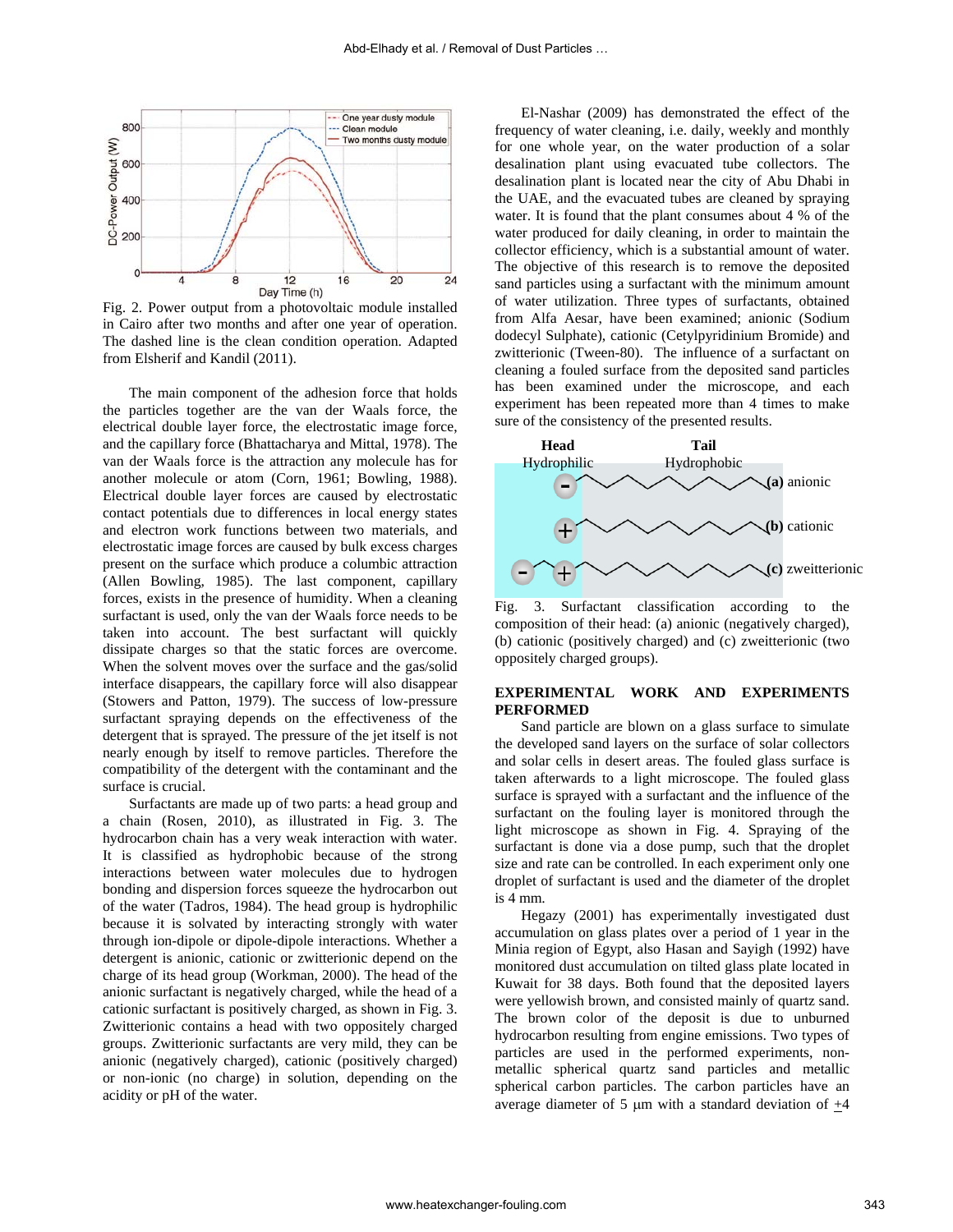µm. Two sets of sand particles have been used; fine particles of an average diameter of 10 µm with a standard deviation of  $\pm 4$  µm, and coarse particles of an average diameter of 40  $\mu$ m with a standard deviation of +10  $\mu$ m. The particle size distribution for the glass and carbon particles are shown in Fig. 5. Computer



Fig. 4. Experimental setup.



a- PSD for carbon particles; average diameter 5 µm and standard deviation  $+4 \mu m$ .



b- PSD for coarse sand particles; average diameter 40 µm and standard deviation  $+10 \mu m$ .



c- PSD for fine sand particles; average diameter 10 µm and standard deviation  $+$  4  $\mu$ m.

Fig. 5. Particle size distributions (PSD) for a- carbon particles, b- coarse sand particles and c- fine sand particles.

#### **Experiments Utilizing a Cationic Surfactant**

The progress of a cationic droplet over a glass surface fouled with fine sand particles of particle size distribution (PSD) of 10  $\mu$ m + 4  $\mu$ m is shown in Fig. 6, and in case of large sand partcles of PSD of 40  $\mu$ m + 10  $\mu$ m is shown in Fig. 7. It can be concluded from Fig. 6 that the cationic surfactant is not capable of mixing with the fine sand particles, such that there is a clear boundary between the cationic droplet and the sand particles. The cationic droplet can easily adhere to the sand surface without further movement. This is due to the fact that the cationic droplet is positively charged while the sand particles are negatively charged as indicated by Zhang et al. (2000), such that an attraction force is developed between the sand particle and the surfactant droplet, which keeps the surfactant droplet adhered to the sand surface. A similar behavior has occurred in case of a fouling layer of large sand particles except that the surfactant was absorbed quickly by the sand layer. This is due to the high porosity of the fouling layer which constitutes of large particles, such that the surfactant is first adhered to the fouling layer and then penetrates into the layer, i.e. diffuses into the sand layer due to concentration difference. It can be concluded that a positively charged surfactant, i.e. a cationic surfactant, is not capable of removing the sand particle from the fouled surface, but it can adhere to it, i.e. it can adhere to negatively charged particles.



Fig. 6. The progress of a Cationic droplet over a glass surface fouled with sand particles. The particle size distribution for the sand particles is  $10 \text{ µm} + 4 \text{ µm}$ .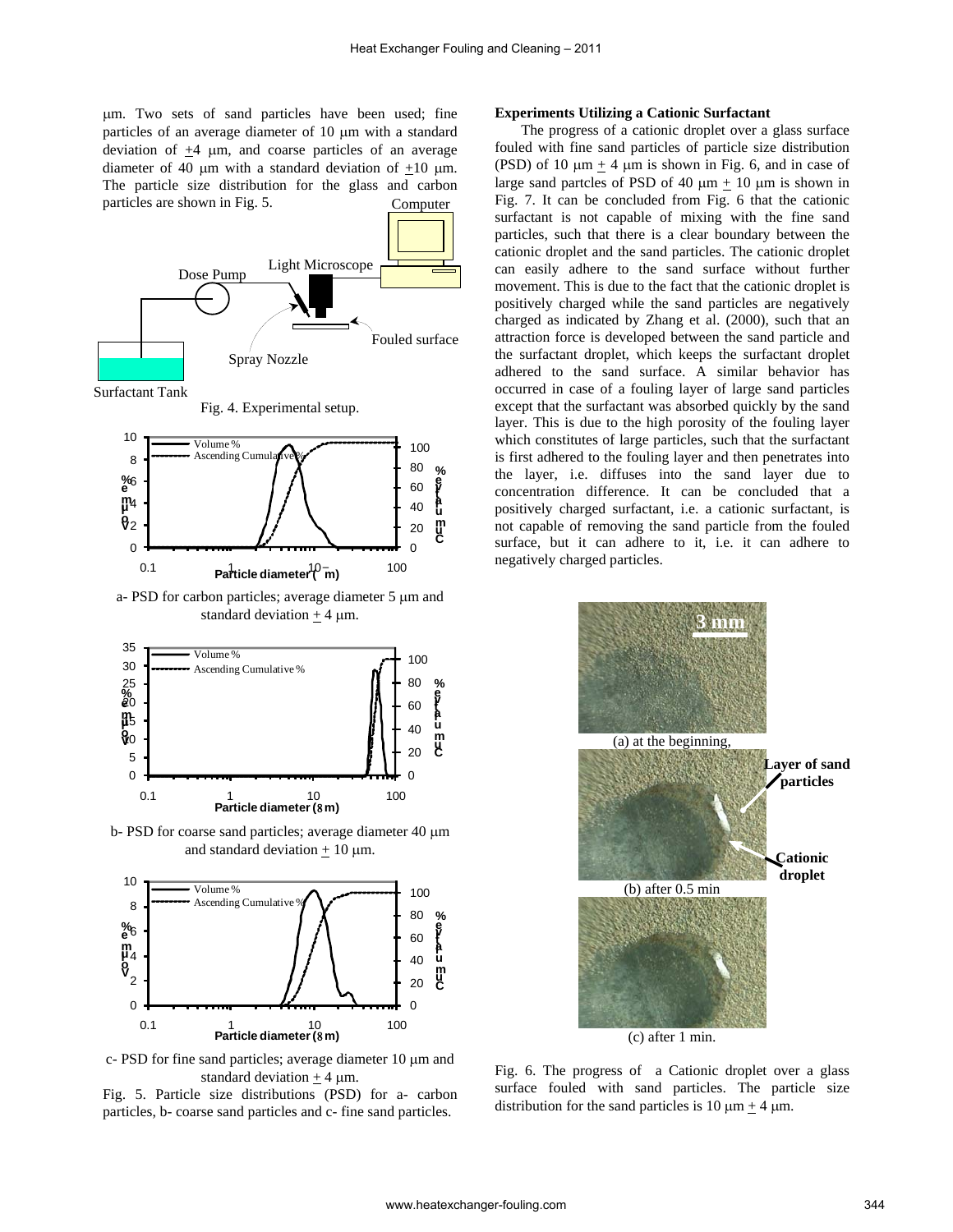Another experiment is performed with carbon particles, i.e. positively charged particles, which are placed on top of the layer of sand particles that is shown in Fig. 6. Carbon particle has a positive potential in water due to it affinity to electrical charge as indicated by Weingartner et al. (1997). The carbon particles have PSD of 5  $\mu$ m  $\pm$  4  $\mu$ m and the sand particles have PSD of 10  $\mu$ m + 4  $\mu$ m. Figure 8 show the progress of the Cationic surfactant over the fouling

layer. It can be clearly seen that the cationic surfactant has succeeded in repelling the carbon particles on the sand layer, and breaking the top carbon layer into small pieces. However, it was not possible to remove the bottom fouling layer, i.e. the sand particles. It can be concluded that the cationic surfactant can disperse positively charged particles, e.g. soot particles, and cannot remove negatively charged particles, e.g. sand particles.



Fig. 7. The progress of a Cationic droplet over a glass surface fouled with sand particles; (a) at the beginning, (b) after 20 s, (c) after 25 s, (d) after 30, (e) after 40 s and (f) after 1 min. The particle size distribution for the sand particles is 40  $\mu$ m  $\pm$  10  $\mu$ m.



Fig. 8. The progress of a Cationic droplet over a glass surface fouled with sand particles and a fine layer of carbon particles on top of the sand particles. The particle size distribution for the sand particles is 10  $\mu$ m  $\pm$  4  $\mu$ m, and for the carbon particles is 5  $\mu$ m  $\pm$  4  $\mu$ m.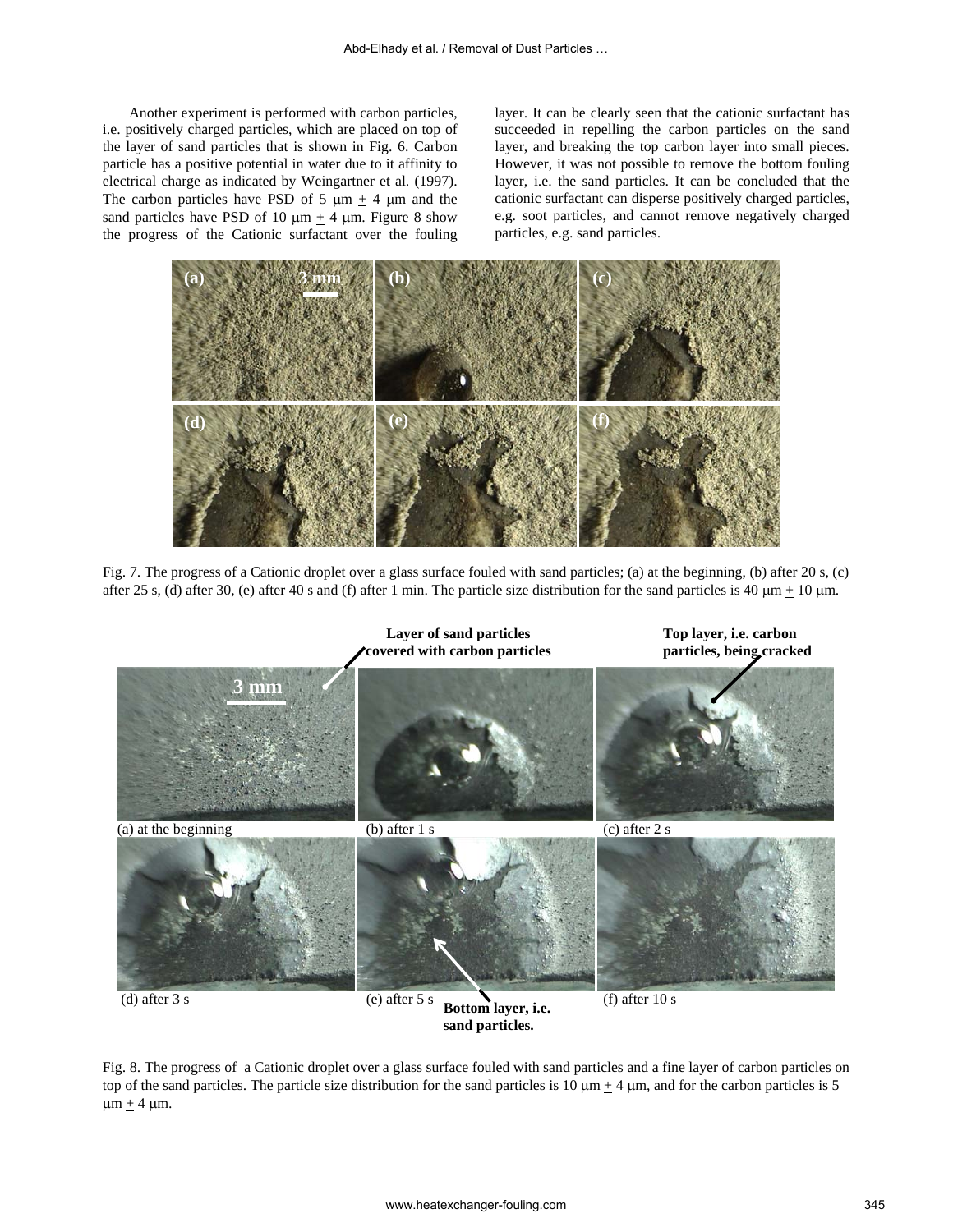#### **Experiments Utilizing an Anionic Surfactant**

The progress of an anionic droplet over a glass surface fouled with large sand particles of particle size distribution (PSD) of 40  $\mu$ m + 10  $\mu$ m is shown in Fig. 9. It can be concluded from Fig. 9 that the anionic surfactant is capable of repelling and removing the sand particles. This is due to the fact that the anionic droplet is negatively charged as well as the sand particles, such that a repulsive force is developed between the sand particle and the surfactant droplet, which is capable of removing the sand particles and

cleaning the glass surface from the deposited sand particles, as can be seen in Fig. 9.f. It can be seen from Fig. 9.f that the deposited sand particles have been removed such that the underlying glass surface is clear to see. A similar behavior has occurred in case of utilizing a zwitterionic surfactant, except that the zwitterionic is slower in its action compared to the anionic surfactant. The used tap water is alkaline, i.e. pH value is  $> 7$ , which results in transforming the zwitterionic surfactant to an anionic surfactant.

![](_page_4_Figure_4.jpeg)

Fig. 9. The progress of an anionic droplet over a glass surface fouled with sand particles. The particle size distribution for the sand particles is 40  $\mu$ m + 10  $\mu$ m.

Another experiment is performed with carbon particles placed on top of the fouling layer shown in Fig. 6, i.e. the sand particles. The carbon particles have PSD of 5  $\mu$ m  $\pm$  4  $\mu$ m and the sand particles have PSD of 10  $\mu$ m  $\pm$  4  $\mu$ m. The progress of an anionic droplet over the fouling layer is shown in Fig. 10. It can be clearly seen that the anionic surfactant has failed to remove the deposited particles, i.e. the sand and the carbon particles. The anionic surfactant moves over the fouling layer without affecting the fouling layer, as can be seen from Fig. 10. This is attributed to the fact that the anionic surfactant is negatively charged and the carbon particles are positively charged, which causes the carbon particles to become neutralized as soon as the surfactant passes over the carbon particles. Neutralization of the carbon particles diminishes any repulsive forces to develop causing the surfactant to pass over the fouling layer without any resistance as can be seen from Fig. 10. A similar behavior occurred while utilizing a zwitterionic surfactant in alkaline water.

![](_page_4_Figure_7.jpeg)

Fig. 10. The progress of an aionic droplet over a glass surface fouled with sand particles and a fine layer of carbon particles on top of the sand particles. The particle size distribution for the sand particles is 10  $\mu$ m  $\pm$  4  $\mu$ m, and for the carbon particles is 5  $\mu$ m + 4  $\mu$ m.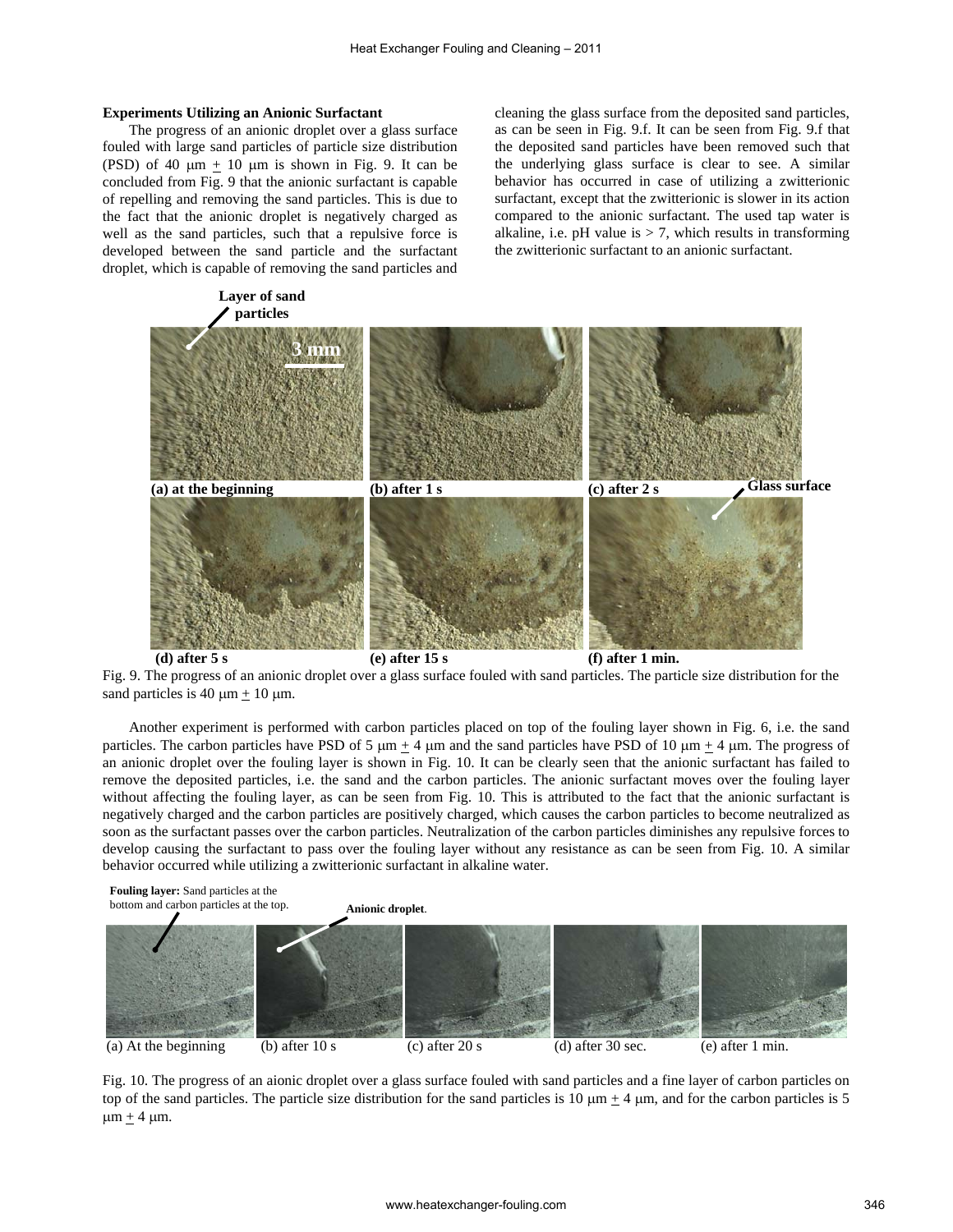# **Experiments Utilizing a Mixture of an Anionic and Cationic Surfactant**

The influence of mixing surfactants together on cleaning is examined in this experimnet. A new surfactant is made, which is a mixture of the anionic and the cationic surfactants used in the previous experiments. The mixing ratio is 1:1. The influence of the mixed surfactants on cleaning a glass surface fouled with sand particles and a fine layer of carbon particles on top of the sand particles is shown in Fig. 11. The particle size distribution for the sand

particles is 10  $\mu$ m + 4  $\mu$ m, and for the carbon particles is 5  $\mu$ m + 4  $\mu$ m. It can be concluded that the mixed surfactants succeded in removing both the sand particles as well as the carbon particles, such that the underlying glass surface becomes clean and clear to see. It can be concluded that the best cleaning effect can be attained by using a mixture of the anionic and the cationic surfactants, such that the anionic part removes the negatively charged particles while the cationic part removes the positively charged particles.

![](_page_5_Figure_4.jpeg)

Fig. 11. The progress of a droplet of mixed cationic and anionic surfactants over a fouled glass surface. The glass surface is fouled with sand particles and a fine layer of carbon particles on top of the sand particles. The particle size distribution for the sand particles is 10  $\mu$ m + 4  $\mu$ m, and for the carbon particles is 5  $\mu$ m + 4  $\mu$ m.

### **CONCLUSIONS**

The objective of this research is to remove deposited sand particles on a glass surface using a surfactant with the minimum amount of water utilization. Three types of surfactants have been examined under the microscope; anionic, cationic and zwitterionic. It can be concluded from the performed experiments that:

- 1- If the deposited particles are purely sand then the most effective surfactant is the anionic, and the least effective is the cationic. This could be due to the repulsive forces between the negatively charged sand particles and the negatively charged molecules of the anionic surfactant, which repel and remove the deposited sand particles. Cationic surfactants are positively charged, which leads to adhesion to the sand particle and no cleaning action takes place.
- 2- If the deposited sand particles are covered with a layer of soot particles, i.e. carbon particles, which is likely to happen in rural areas near highways, then the most effective surfactant is the cationic, and the least effective is the anionic. The behaviour of the surfactant in this case is different than in case of purely deposited sand particles. This could be due to the repulsive forces between the positively charged carbon particles and the positively charged molecules of the cationic surfactant, which repel and remove the deposited sand particles. Anionic surfactants are negatively charged, which leads to adhesion to the sand particles and no cleaning action.
- 3- A mixture of anionic and cationic surfactants leads to the best cleaning action irrespective of the surface charge of the deposited sand particles.
- 4- The surfactant behaviour is dependent on the electrical charge of the deposited particles.
- 5- The influence of the zwitterionic is between the influence of the anionic and the cationic surfactants, and depends on the ph value of the used water.
- 6- One droplet of a mixture of an anionic and cationic surfactants, was capable of cleaning the fouled glass surface, which surely can save a lot of water especially in desert belt countries like in the MENA region. A quantitative analysis will be made in the future to determine how much water will be saved in case of using and not using a surfactant in the cleaning water.

# **NOMENCLATURE**

- MENA Middle East and North Africa
- PV Photovoltaic
- PSD particle size distribution

#### **REFERENCES**

Abd-Elhady, M.S., Rindt, C.C.M., and van Steenhoven, A.A., 2009, Removal of gas-side particulate fouling layers